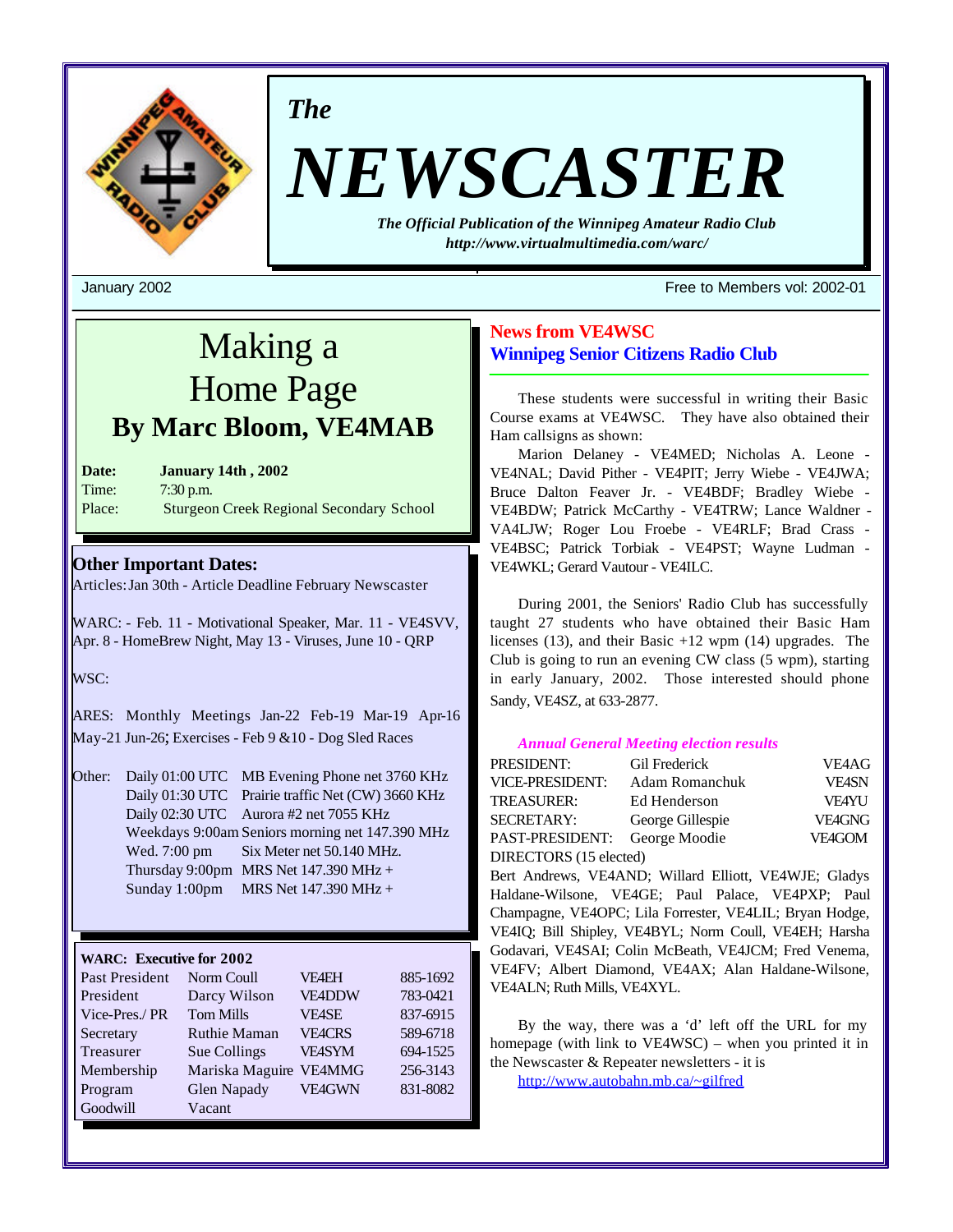## **Minutes for W.A.R.C. December 10th, 2001 Submitted & Composed by Ruthie, VE4CRS**

#### *Twas two weeks before Christmas*

and all hams on the air Were buzzing and chatting about XYL's fare The sandwiches, punch, and eggnog delight To be served at the party, WARC's meeting tonight. The meeting was set, seven thirty exactly

Excitement was high, Tom's van packed so tightly. Eighty members and guests, VE4's, XYL's, Arrived bright and early, so the tale tells. Greetings and laughter throughout the hall echoed, Introductions and thank-you's immediately followed. The tables were set and ready to go, Time for the program; get on with the show!

The nutty Professor with gadgets galore, Straggled into position, on the grand floor. Flatus Flotz is his name, and to spy is his game, Quaker Oats, toilet brush and his nose are his fame. Not hand-helds, nor DX, nor high-gain antennas, Just flotzy computer device stuff en masse.

Next up for grabs were the club's intermods Adam conducting with hands and head nods. Accompanying them all was the great Mr. Paul, His guitar and his vocals adding touch to it all. Nostalgia and Carols and Casey at bat, Bob Hall introduced them, how we all clapped!

Happy sixtieth Paul, but still more to come, Our stomachs are rumbling, our feet getting numb, Name tags, and jackets and officers needed



"We want volunteers", Tom frantically pleaded!

But there's food to be eaten and punch to be drunk, It's all on the table, no flea market junk. With smacks of delight we started to eat, Veggies and pickles and cookies, a treat. Hot coffee and eggnog and Ruth's famous punch, Nothing was left for Tom's next-day lunch.

Talking and buzzing and all kinds of static, Next on the table great gifts from our attic. The ticket winners came up huffing and puffing, Flashlights, chocolates and all kinds of stuff(ing). Dan and Roy and Phil and Colleen, Louis and Ruth and Bert and Irene, Linda and Wayne and Glen and YU, And lets not forget, Mariska and Sue.

So may the minutes be read and the evening be told, And to members and friends, be they young, not so old, To all friends anew and all friends from the past, WARC's famous fellowship forever will last. We all wish for a future of peace and bright light, Season's greetings to all and to all a good night.

## **From the Planning Chair: Glen, VE4GWN**

Happy New Years One and all, from the desk of the Planning Chair:

To start I must first apologize to Ron VE4PL for not thanking him in the Last News Caster for the wonderful presentation he gave during the November WARC meeting. This presentation reminded me and others that being a Ham is more than just talking on a radio, but also passing on what knowledge we can. Thanks again Ron!

Now I must thank Pfr. Flotz for his Christmas presentation. It seems to me that the Pfr. looks somewhat like David VE4DAR. I must also thank the Intermods their level of entertainment can never be equaled. Of course a very special thanks to Ruth, VE4XYL and her helpers for the excellent snacks that were provided.

For our January meeting Mark, VE4MAB is going to give us a presentation on the making of a web page. If you are, or even are not planning to make your own web page, you may find this very informative. If you don't have a computer, this may give you a better understanding of the computer lingo. I hope to see all of you there.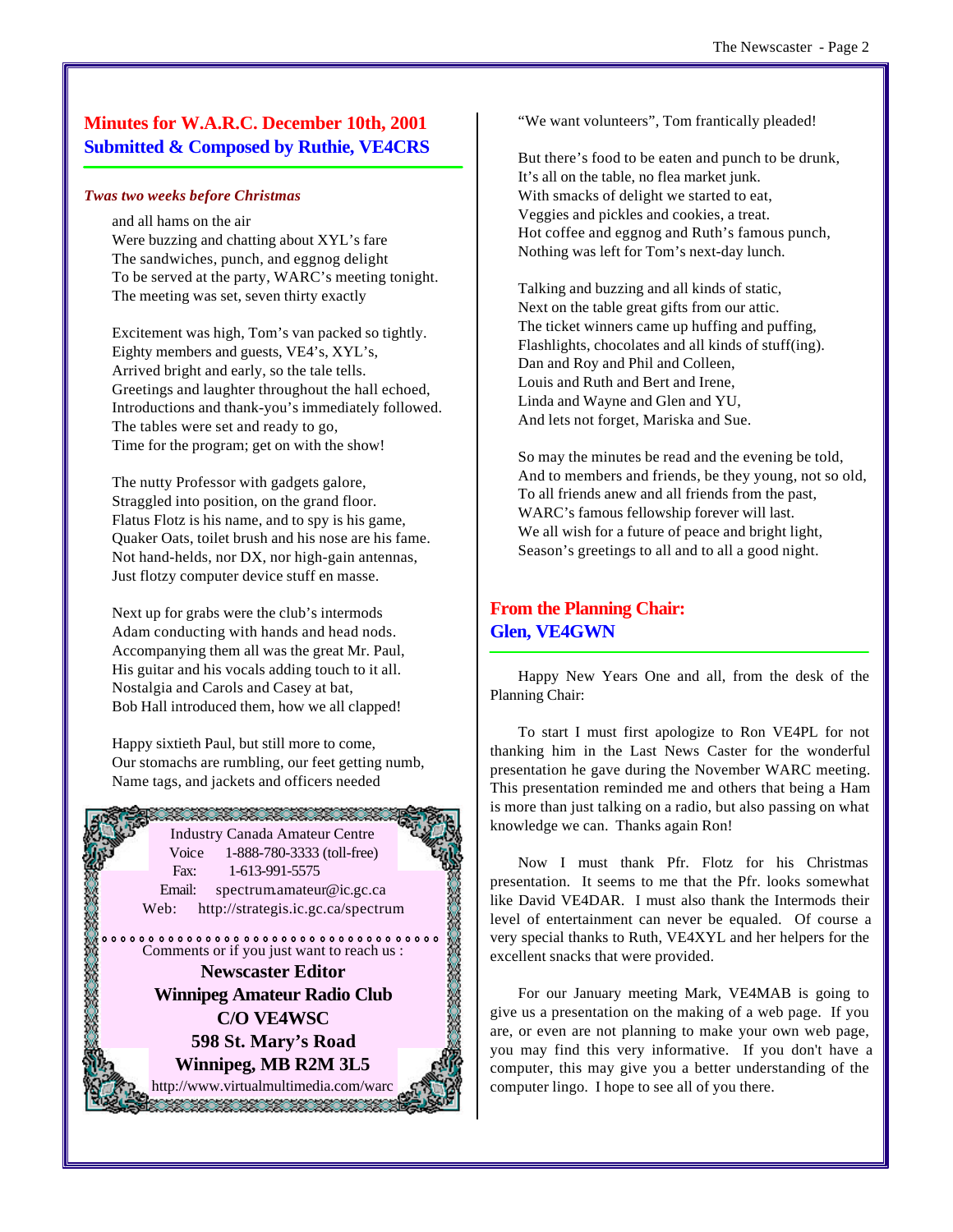## **Winnipeg ARES Report by Jeff, VE4MBQ - Winnipeg EC**

Our December meeting featured a comprehensive review of WPGARES Call-out Procedures and Emergency Equipment. Unfortunately the majority of new members that were the target audience did not attend. A good discussion of emergency equipment followed the presentation (we dispensed with the business meeting) - thanks to Dick VE4HK and Wayne VE4WTS for assisting me. An encore presentation is being contemplated - no date set just yet.

Our January meeting will be TUE 22JAN 1900h at Sir Wm Stephenson Library 765 Keewatin Street. Wayne Warren VE4WR will be giving us a presentation on the emergency radio system that he is designing for northeast and north-central Manitoba. Please note that the January meeting is the 4th Tuesday of the month not our customary 3rd Tuesday.

Volunteer operators are still required for Festival du Voyager Sled Dog Races 9,10FEB. The ARES volunteer briefing will be TUE 05FEB 1900h at WSCRC 598 StMarys Rd. If you want to volunteer or require more information about what we will be doing please get in touch with me on VE4WPG, or at Saturday coffee-break at "The Arches" or e-mail: ve4mbq@rac.ca

## **Contest Calendar**

#### *January*

|                                     |             |       | Jan 1             |
|-------------------------------------|-------------|-------|-------------------|
| <b>AGB NYSB Contest</b>             |             | 0000Z |                   |
| <b>SARTG New Year RTTY Contest</b>  |             | 0800Z | Jan 1             |
| <b>AGCW QRP Winter Contest</b>      |             | 1500Z | Jan 5             |
| <b>ARRL RTTY Roundup</b>            |             | 1800Z | Jan 5             |
| Japan Int. DX Contest,              | $160 - 40m$ | 2200Z | Jan 11            |
| Midwinter Contest,                  | CW          | 1400Z | Jan $12$          |
| North American QSO Party,           | CW          | 1800Z | Jan $12$          |
| <b>NRAU-Baltic Contest.</b>         | CW          | 0530Z | Jan 13            |
| NRAU-Baltic Contest,                | SSB         | 0800Z | Jan <sub>13</sub> |
| Midwinter Contest,                  | Phone       | 0800Z | Jan <sub>13</sub> |
| DARC 10-Meter Contest               |             | 0900Z | Jan 13            |
| LZ Open Contest,                    | CW          | 1200Z | Jan 19            |
| <b>MI QRP January CW Contest</b>    |             | 1200Z | Jan <sub>19</sub> |
| North American QSO Party,           | <b>SSB</b>  | 1800Z | Jan 19            |
| <b>ARRL January VHF Sweepstakes</b> |             | 1900Z | Jan 19            |
| CQ 160-Meter Contest,               | CW          | 2200Z | Jan 25            |
| <b>REF</b> Contest.                 | CW          | 0600Z | Jan 26            |
| <b>BARTG RTTY Sprint</b>            |             | 1200Z | Jan 26            |
| <b>UBA DX Contest,</b>              | SSB         | 1300Z | Jan 26            |
| Kansas QSO Party                    |             | 1800Z | Jan 26            |
|                                     |             |       |                   |

#### *February*

| Vermont QSO Party                          |            | 0000Z       | Feb <sub>2</sub> |
|--------------------------------------------|------------|-------------|------------------|
| New Hampshire QSO Party                    |            | 0000Z       | Feb <sub>2</sub> |
| Inter. Winter Contest,                     | <b>SSB</b> | 0001Z       | Feb <sub>2</sub> |
| Minnesota QSO Party                        |            | 1400Z       | Feb <sub>2</sub> |
| YL-OM Contest,                             | CW         | 1400Z       | Feb <sub>2</sub> |
| Winter QRP Field Day                       |            | 1400Z       | Feb <sub>2</sub> |
| Delaware QSO Party                         |            | 1700Z       | Feb <sub>2</sub> |
|                                            |            | 1300Z       | Feb <sub>3</sub> |
| <b>Mexico RTTY International Contest</b>   |            | 1800Z       | Feb <sub>2</sub> |
| North American Sprint,                     |            | Phone 0000Z | Feb <sub>3</sub> |
| Six Club 2nd Winter Contest                |            | 2300Z       | Feb 8            |
| CQ/RJ WW RTTY WPX Contest                  |            | 0000Z       | Feb 9            |
| Utah QSO Party                             |            | 0000Z       | Feb 9            |
| Asia-Pacific Sprint,                       | CW         | 1100Z       | Feb 9            |
| <b>Dutch PACC Contest</b>                  |            | 1200Z.      | Feb 9            |
| YL-OM Contest,                             | SSB.       | 1400Z       | Feb 9            |
| <b>FISTS Winter Sprint</b>                 |            | 1700Z       | Feb 9            |
| RSGB 1.8 MHz Contest.                      | CW         | 2100Z       | Feb 9            |
| North American Sprint,                     | CW         | 0000Z       | Feb 10           |
| <b>QRP ARCI Winter Fireside SSB Sprint</b> |            | 2000Z       | Feb 10           |
| <b>ARRL School Club Roundup</b>            |            | 1300Z       | Feb 11           |
| <b>ARRL Inter. DX Contest.</b>             | CW         | 0000Z       | Feb 16           |
| CQ 160-Meter Contest,                      | <b>SSB</b> | 2200Z       | Feb 22           |
| <b>REF</b> Contest.                        | SSB -      | 0600Z       | Feb 23           |
| <b>UBA DX Contest,</b>                     | CW         | 1300Z       | Feb 23           |
| <b>High Speed Club</b>                     | CW         | 0900Z       | Feb 24           |
|                                            |            | 1500Z       | Feb 24           |
| North Carolina QSO Party                   |            | 1700Z       | Feb 24           |
| <b>CQC Winter QSO Party</b>                |            | 2200Z       | Feb 24           |
|                                            |            |             |                  |

## **Dayton Hamvention May 17 - 19, 2002**

Dayton Hara Arena Complex PO Box 964 Dayton, Ohio 45401 937-276-6930 www.hamvention.org

This is the world's largest amateur radio and electronic gathering! It includes 5 indoor buildings and an outdoor swap meet that will take at least a day maybe two to see everything.

## **Reminder**

Homebrew night is just three meetings away - start those projects now.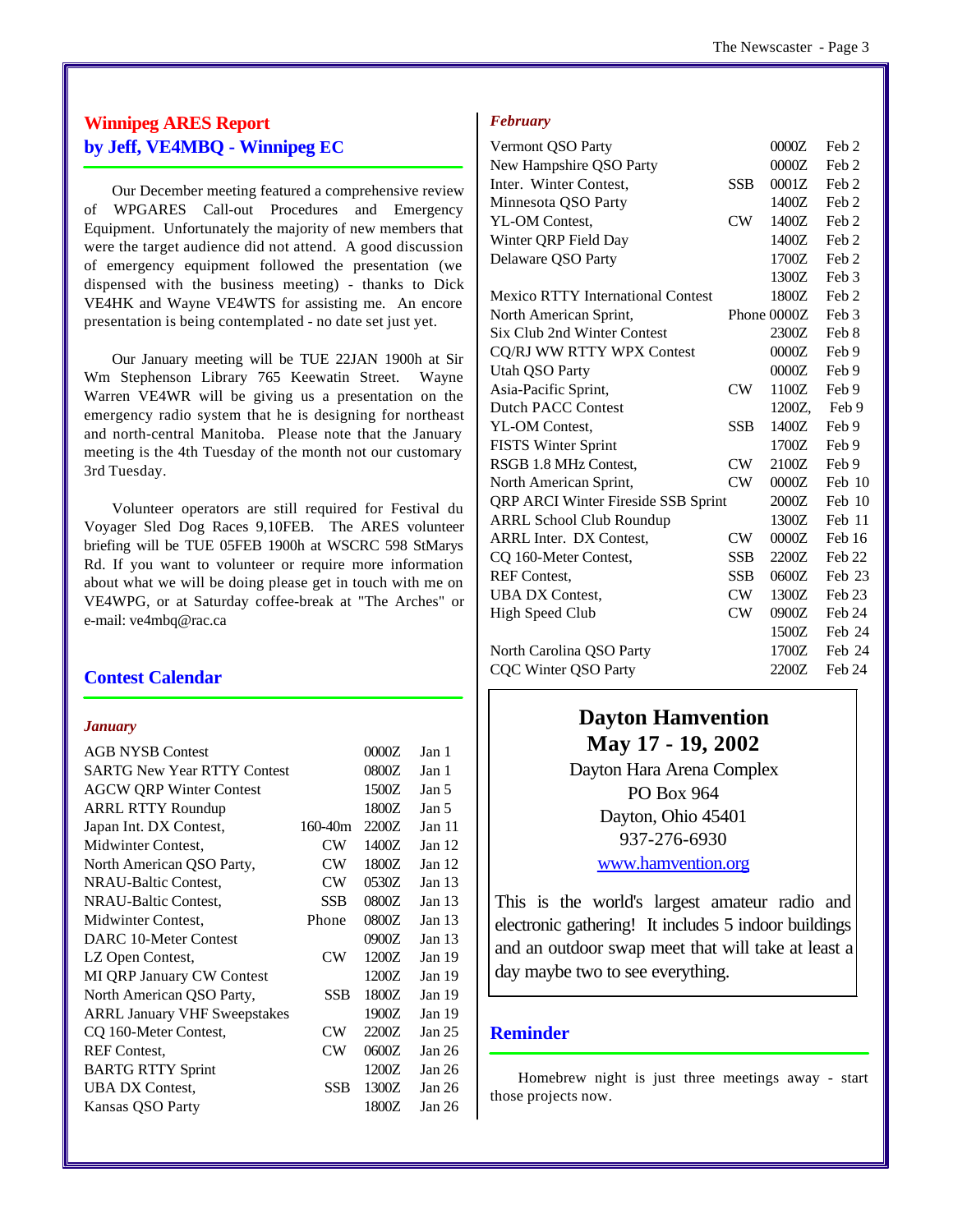## **'Twas the Night Before Christmas**

#### *from the Chicago FM Club*

'Twas the night before Christmas and all through two meters, not a signal was keying up any repeaters.

 The antennas reached up from the tower quite high, to catch the weak signals that bounced from the sky.

The children, Technicians, took HT's to bed, and dreamed of the day they'd be Extras instead.

 Mom put on her headphones, I plugged in the key, and we tuned 40 meters for that rare ZK3.

 Then the meter was pegged by a signal with power! It smoked a small diode and I swear shook the tower!

 Mom yanked off her 'phones, and with all she could muster, logged the signal right now on the DX PacketCluster.

 Then I ran to the window, peered up to the sky, to see what could generate RF that high.

 It was way in the distance, but moonlight made it gleam: a flying sleigh with an eight element beam.

 The little old driver, he looked slightly mean. So I thought for a moment it might be Wayne Green.

 But no, it was Santa -- the Santa of hams, on a mission this Christmas to clean up the bands.

 He circled my tower, then stopped in his track, and slid down the coax right into the shack.

 While mom and I hid behind stacks of CQ, this Santa of hamming knew just what to do.

 He cleared off the shack desk of papers and parts, and filled out my late QSL's for a start.

 He ran copper braid, took a big rod and pounded, 'til all of the station equipment was grounded.

 He tightened loose fittings, resoldered connections, cranked down modulation, installed lightning protection.

 He neutralized tubes in my linear amp (never worked right before, now it works like a champ!).  A new low-pass filter cleaned up the TV, and he fixed all the settings in my TNC.

 He fixed the computer that would not compute, and backed up the hard drive and got it to boot.

 Then he reached really deep in that bag he had brought, and he pulled out a box - a new rig, so I thought.

 A Kenwood? An Icom? A Yeasu, for me? If he thought I'd been bad, it might be QRP!

 The ultimate station! Did I deserve this? Could it be all those hours I worked public service?

 He hooked it all up, and then all very quickly, worked 100 countries all down on 160.

 I should have been happy (it was my call he sent), but the cards and the postage will cost two months' rent!

> He finished up, then left a note by the key: "to a good ham from Santa Claus -- 73!".

 Then he grabbed his HT, looked me straight in the eye, punched a code on the pad, and was gone -- no good bye.

 I ran back to the station. The pileup was big, but a card from St. Nick would be worth my new rig.

 Too late, for his final came over the air. It was copied all over and heard everywhere.

 The ham's Santa said what a ham might expect: "Merry Christmas to all, and to all, good DX!"

## **53rd Annual International DX Convention Presented by SCDXC April 26-28, 2002**

#### **Visalia, CA**

Welcome to the Homepage for 2002 International DX Convention held each year in Visalia, California. 2002 will be the 53rd year for the convention, which is presented alternately by the Southern California DX Club and the Northern California DX Club.

http://www.qsl.net/visalia2002/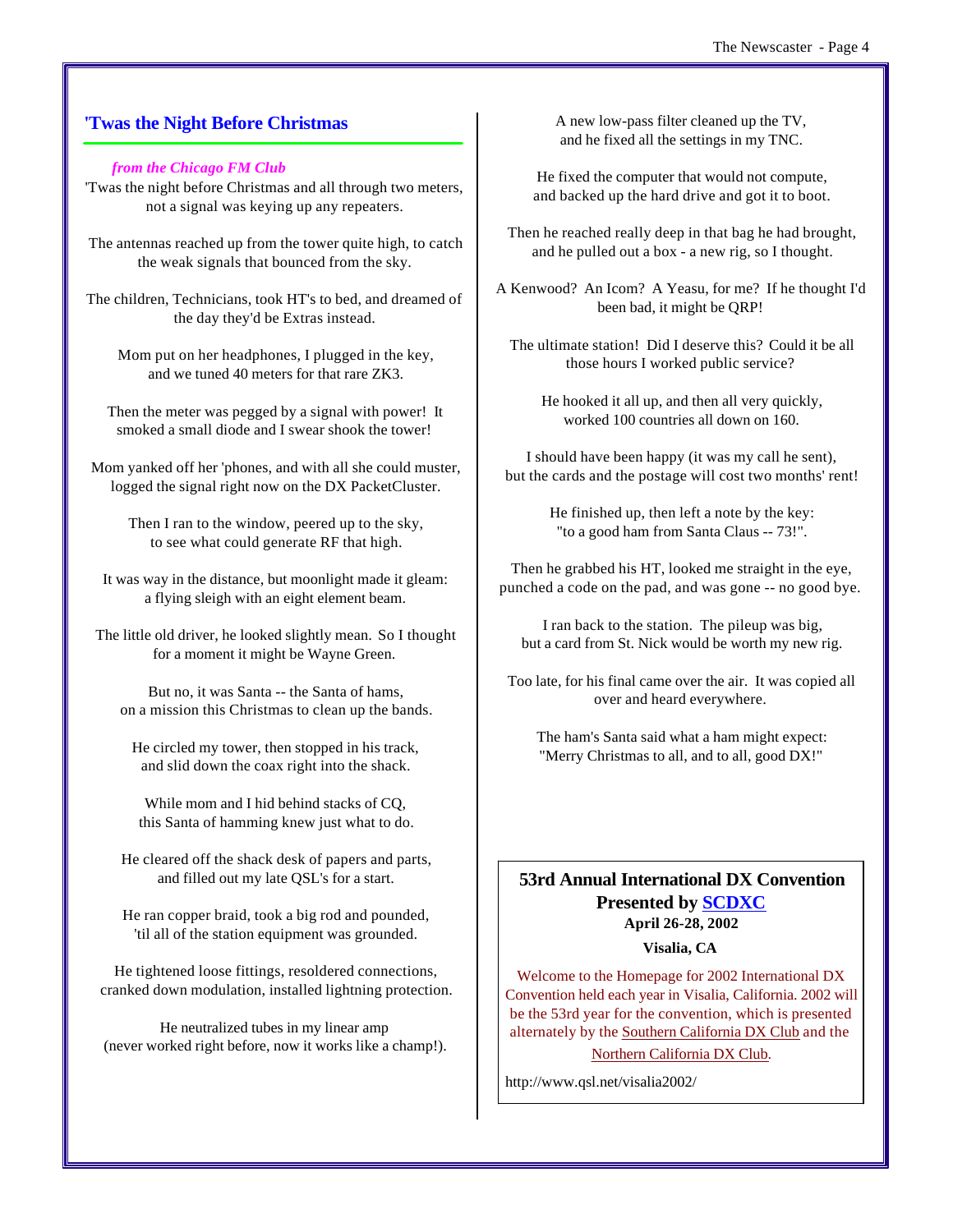## **Volunteers & the Club Executive By Glen, VE4GWN**

This is just a short reminder that June is fast approaching. With June comes the end of the term for all but two members of the WARC Executive, Ruthie VE4CRS. and myself, Glen VE4GWN. This following is just something to read while you think about whether or not to join the executive.

#### *Everybody, somebody, anybody & Nobody*

*There was an important job to be done, and EVERYBODY was asked to do it. EVERYBODY was sure SOMEBODY would do it. ANYBODY could have done it, but NOBODY did it. SOMEBODY got angry about that, because it was EVERYBODY'S job. EVERYBODY thought ANYBODY could do it, but NOBODY realized that EVERYBODY wouldn't do it. It ended up that EVERYBODY blamed SOMEBODY when actually NOBODY asked ANYBODY. UNKNOWN*

So I'm asking all to help out. It was suggested that I add the following:

"If EVERYBODY expects ANYBODY or SOMEBODY to volunteer for the executive and NOBODY does then there will be NO executive and NOBODY to guide WARC and EVERYONE will be disappointed that WARC had to fold because NOBODY was interested in volunteering for the executive."

Remember WARC is your club. The out going members of the executive have done a wonderful job, and will be willing to help all new members, so lets keep our club going, and volunteer to become a member of the executive and keep this club going.

## **HINTS & KINKS By Ralph, VE4RY**

300-ohm twin-lead J-pole antennas are very popular on two meters, and are an ideal accessory for use with handhelds.

Most designs I've seen suggest leaving the top end of the two connectors open. This is based on the fact that since the two radiating wires are parallel to each other, it makes little difference if they are shorted or left open at the top.

I used to have lots of spare time to experiment with antennas, and my tests did show one advantage for using the shorted version: greater bandwidth. The SWR at the top and bottom extremes of the two meter band actually dropped a couple of decimal points with the top shorted.

It was also found that when you shorted the top conductors, the top end of the twin-lead also had to be shortened by about 1/4 inch to retune the antenna to it's original point of resonance for lowest SWR [I used 146.520 MHz]. If you simply remove 1/4 inch of the insulation and solder the wires across each other, this is easily achieved. No other re-tuning should be necessary.

[For experimental purposes, an easy way to temporarily short the top wires is to jam a staple into the end of the twin-lead.] As noted, the only improvement I saw was a slight flattening of the SWR and if your J-pole works fine for you, it may be best to leave well enough alone. If you do have the inclination to experiment, you might give my idea a try.

[The British "Slim-Jim" version of our renowned "copper J-pole" employs two conductors shorted at the top instead of a singular open ended one, and this is what inspired my experimentation with the twin-lead version.]



## RAC INCOMING AND OUTGOING **OSL BUREAUS**

RAC operates the Central Incoming and Outgoing QSL Bureaus. If you do any amount of DXing, you know that you can easily spend hundreds of dollars a year in postage to handle your QSL cards. This

service is operated by volunteers and is financed by RAC. To take advantage of the Outgoing QSL Bureau, you must be a member of RAC

*Parkside Appliance & Electronics*



**Sales & Service of Computers & Software Home repairs offered**

**John, VE4JNF 386 Belvidere Street 885-9278 www.escape.ca/~ve4jnf ve4jnf@escape.ca**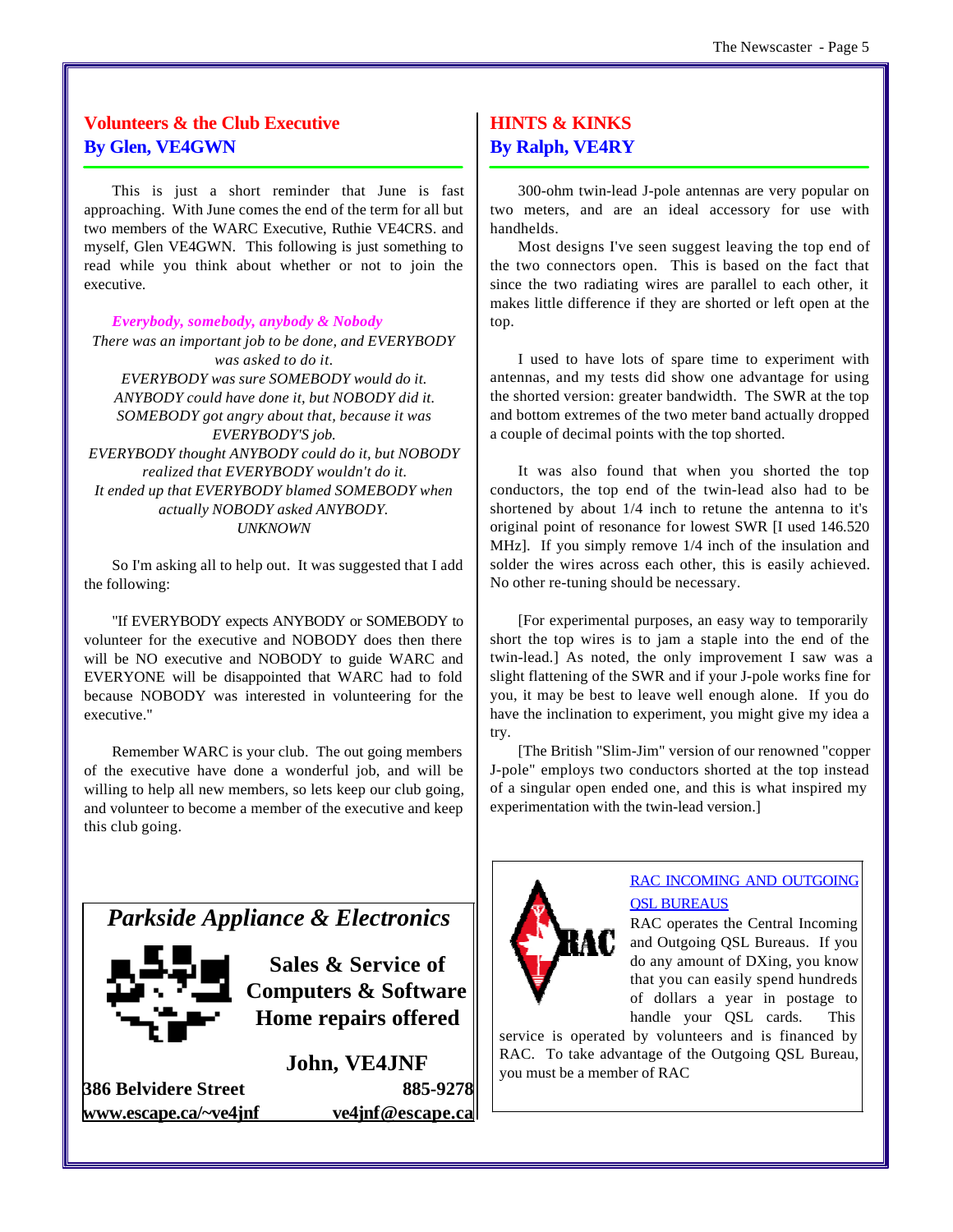## **WHAT IS THE INTERNATIONAL AMATEUR RADIO PERMIT - IARP? By Thomas B. Atkins, VE3CDM**

#### *Extracted from IARU region II*

Four years ago in June 8, 1995 the Inter-American Convention on an International Amateur Radio Permit, IARP, was unanimously approved at the General Assembly of the Organization of American States (OAS) in Montrois, Haiti.

The IARP is similar in concept and nature to the International Driving Permit, IDP with which most of us are familiar, and functions in the same manner as the IDP. which is issued by automobile clubs in various countries. It is valid for one year, and permits temporary operation of amateur radio equipment in countries that are signatories to the Convention and who have also formally acceded to the Convention.

The IARP concept, developed out of a Region II initiative in 1983 when reciprocal operating was first discussed by COM/CITEL (the Executive Committee of the Inter-American Telecommunications Commission - an agency of the OAS).

This eventually led to the Lima Convention of 1987, which permitted amateur radio operation in signatory countries under certain conditions, following completion and exchange of the prescribed documentation.

In its preamble to the IARP Convention the OAS stated "it is convinced of the benefits of Amateur Radio" and agreed "to promote by all means within its power, the continuing developments of communications in the countries of the Americas".

This Convention does not alter or affect any multilateral or bilateral agreements that are presently in force concerning temporary operation in the Amateur Service in CITEL Member States.

The development of a simplified reciprocal agreement for radio amateurs in this hemisphere has been the goal of every Region II Executive Committee since the early nineteen eighties.

It is vitally important therefore that Region II Directors continue to aggressively follow-up this question of ratification or accession of the 1995 OAS Convention, with those administrations that have not already done so. It is only by this latter action by Member States that this Convention will become a practical reality.

Since the IARP Convention was unanimously approved by the OAS General Assembly in 1995, after more than four years, regrettably only the following Member States have acceded to the IARP Convention: Argentina, Canada, Peru, Trinidad & Tobago, United States, Uruguay and Venezuela.

This is an incomplete and ongoing project for the benefit of all travelling amateurs in this hemisphere and for which the active assistance of the Member Societies working closely with their administrations is urgently needed to bring about ratification of this 1995 OAS Convention

Member of the Region II Executive Committee who are listed in this Region II Web Site are available to assist Member Societies. Please contact the Region II Director in your area if you need assistance of any kind.

### **News from the Net**

#### *Afghanistan is Back on the Amateur Bands*

Following the fall of Kabul and other Taleban-held cities in Afghanistan, the Islamic Republic of Afghanistan government, which is the government still recognized by the United Nations, has issued an amateur radio club licence, YA5T. The club callsign is being operated by ON6TT, ON4WW, SM7PKK and S53R, who are in Afghanistan working for the United Nations World Food Programme. The ARRL DXCC Desk reports that it has already received acceptable documentation for YA5T and has approved it for DXCC credit.

#### *KOREA P5*

#### *RSGB report the rarest DXCC country in the world is "on air".*

North Korea, P5, is being activated by Ed, P5/4L4FN. Ed works for the UN World Food Program in Pyongyang and after a couple of years has been finally able to obtain verbal permission to operate amateur radio from North Korea. The operation has not yet been approved for DXCC credit. P5/4L4FN is awaiting written permission from the North Korean government, something that's required for ARRL DXCC credit. His preferred frequencies are 14205 and 28575 KHz and he works 'split', listening higher in frequency. His operating times are typically 1400 - 1500 and 2200 - 2300UTC. Yuki JI6KVR reporting direct to QNEWS and said Bruce, KK5DO, is the QSL manager for P5/4L4FN, has posted a tentative schedule for Ed at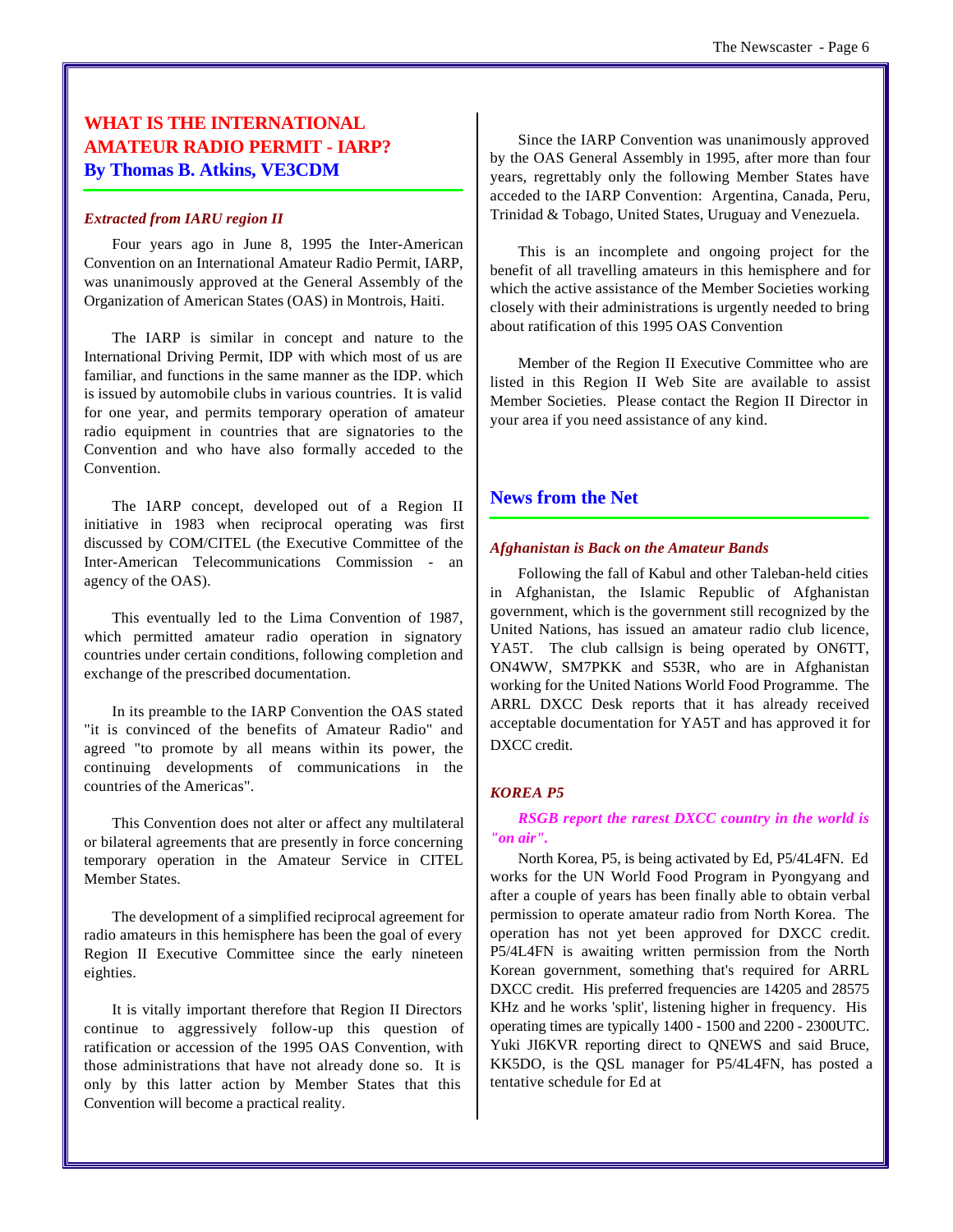http://www.amsatnet.com/p5.html The logs can also be found on this web page. The pileups have been very big and unfortunately the behaviour on his frequency has been really bad. Ed will always be working split. Check your xmit VFO to make sure you are not transmitting on his frequency. If someone uses the wrong VFO and does accidentally transmit on his frequency please do not tell that station over the air. You are just adding to the mess. They will figure it out sooner or later. (rsgb/ji6kvr/arrl letter)

#### *Special Event Prefix starts Dec 12th*

Readers of this web site are reminded that a Special Event Prefix has been authorized to be used by all Canadian Radio Amateurs to commemorate the 100th anniversary of Guglielmo Marconi's first Transatlantic wireless transmission. This special event prefix is sponsored by Radio Amateurs of Canada. Special Event Prefixes assigned to this special event will be:

VX for VE's VG for VA's XJ for VO's XK for VY's

This authority, valid from December 12, 2001 to February 12, 2002 was arranged by the RAC Newfoundland and Labrador Section Manager Joe Craig VO1NA on behalf of the president of RAC.

## **RADIOGRAM FROM THE PRESIDENT: by Darcy, VE4DDW**

No article submitted at the time of producing the newsletter.



## **Editors Ramblings By Derek VE4HAY**

We now have one year under our belt in the 21st century. And its been an interesting year for the hobby. Code speed requirements have dropped to 5 WPM for full HF privilege, and talk is under way with IARU & ITU to eliminate the code all together. While I may be a little biased on this, I have thought about it for a long time, and not to discredit those with opposite thought, I think this is a good thing for the hobby. Yes it will bring the cooks out and onto the HF bands. But hey, think about it, they could have always been there anyway, CW requirement or not. And as much as everyone says they will accept change, we are always a little leery of it. If things are working ok why change them right. Nice words in theory, but change is good.

So why dwell on what bad could come of this, and start thinking on how you can help to mold the new comers to HF on proper operating technique. In fact, why not bring out of the closest the old idea of being an Elmer for some of these new amateurs who have just passed their 5 wpm requirement, and for those who will be given the HF privilege anyway in the not to distant future. Now is the time to start with the Elmer program. Find a Basic amateur operator and give them the HF bug. Show them what it is all about. How to tune the antenna, (ok maybe not about plate current as most will have synth rigs anyway),. What the band plan is and how to respect it. How to tell when a net is in operation and how not to interfere. Teach them proper ways to make the call and how to respond to a call. Show them what Contesting is about. Teach them how to search and find that rare DX. Tell them about the many awards that are out there that can be goals they could strive for and once won, they become prized accomplishments. Inform them about the National Traffic System (NTS) and how it works and how to get involved with it. Explain how to read the K indexes. What MUF is and how it use it to their advantage. How the bands change with the sun rise & sun set. How to seek and find long haul communication and what is the best time for it. Teach them how CW really does kick-ass when conditions are bad and phone just won't cut it. Work with them on how to choose their first HF rig, what to look for, what they need, and what they can do with out. These are just a few of things that you, one of our most experienced operators can do for the hobby. So why sit there and grumble about the HF requirements getting to lax. Why not do something about it. Since you can not fight change and win, why not work with it and help to mold it to where you want it. Remember only you can prevent RF burns. (hi, hi)